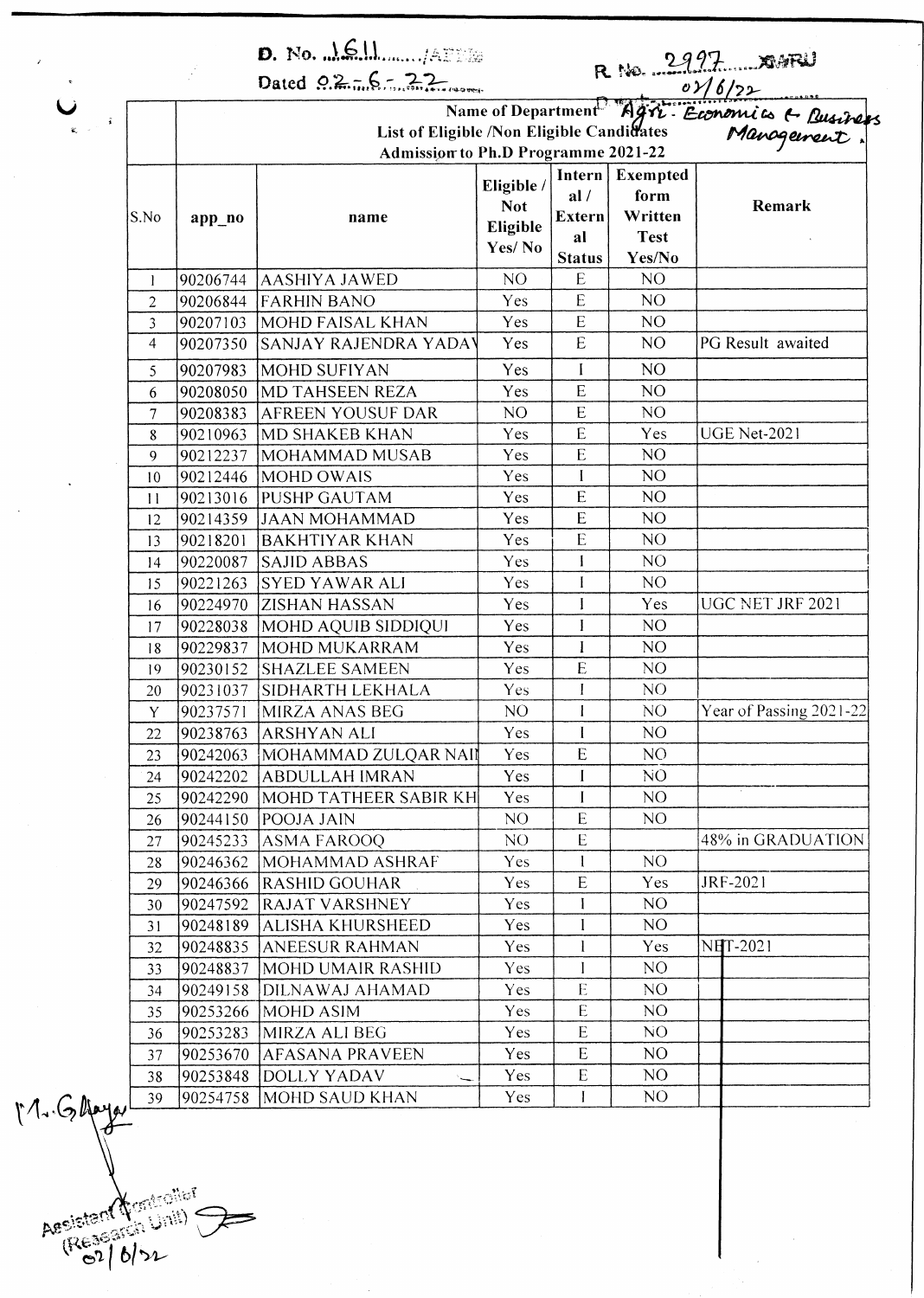| 40 | 90254957 | <b>AQIB JAVED PASHA</b> | Yes        |   | NO.             |                         |
|----|----------|-------------------------|------------|---|-----------------|-------------------------|
| 41 | 90255615 | <b>MD TANZEER ATHAR</b> | <b>Yes</b> |   | NO <sub>1</sub> |                         |
| 42 | 90255948 | PRIYANKA KUMARI         | <b>Yes</b> |   | N <sub>O</sub>  |                         |
| 43 | 90256007 | <b>SANOBER JABEEN</b>   | <b>Yes</b> |   | N <sub>O</sub>  | PG Result Awaited       |
| 44 | 90261818 | <b>RAHEMEEN RAZA</b>    | <b>Yes</b> |   | N <sub>O</sub>  |                         |
| 45 | 90262467 | <b>NISHAT</b>           | <b>Yes</b> |   | NO.             |                         |
| 46 | 90280548 | <b>GULAFSHA CHAND</b>   | Yes.       | E | N <sub>O</sub>  |                         |
| 47 | 90291292 | MOHD AFFAN KHAN         | Yes        |   | Yes             | <b>NET-2020</b>         |
| 48 | 90304340 | <b>AMIT KUMAR</b>       | NO         |   | N <sub>O</sub>  | Year of Passing 2021-22 |
| 49 | 90304604 | MOHD WAQAR RANA         | <b>Yes</b> |   | N <sub>O</sub>  |                         |
| 50 | 90306942 | ANUROODDHA PRATAP       | <b>Yes</b> | E | N <sub>O</sub>  |                         |
|    |          | <b>SINGH YADAV</b>      |            |   |                 |                         |
| 51 | 90307530 | <b>EMAD RASHID</b>      | <b>Yes</b> |   | N <sub>O</sub>  |                         |
| 52 | 90308555 | <b>BUSHRA KHAN</b>      | <b>Yes</b> |   | NO.             | PG Result Awaited       |
| 53 | 90311511 | <b>SOHRAB KHAN</b>      | <b>Yes</b> | E | NO.             |                         |
| 54 | 90311710 | <b>FUROAN ALI</b>       | Yes.       | E | <b>Yes</b>      | NET-2020                |
|    |          |                         |            |   |                 |                         |

 $C$ : توقيح

Ť

Deptt. of Agri. Roonomics & Business Management VALUE Aligerhis0200"

Mr. I. 2 e